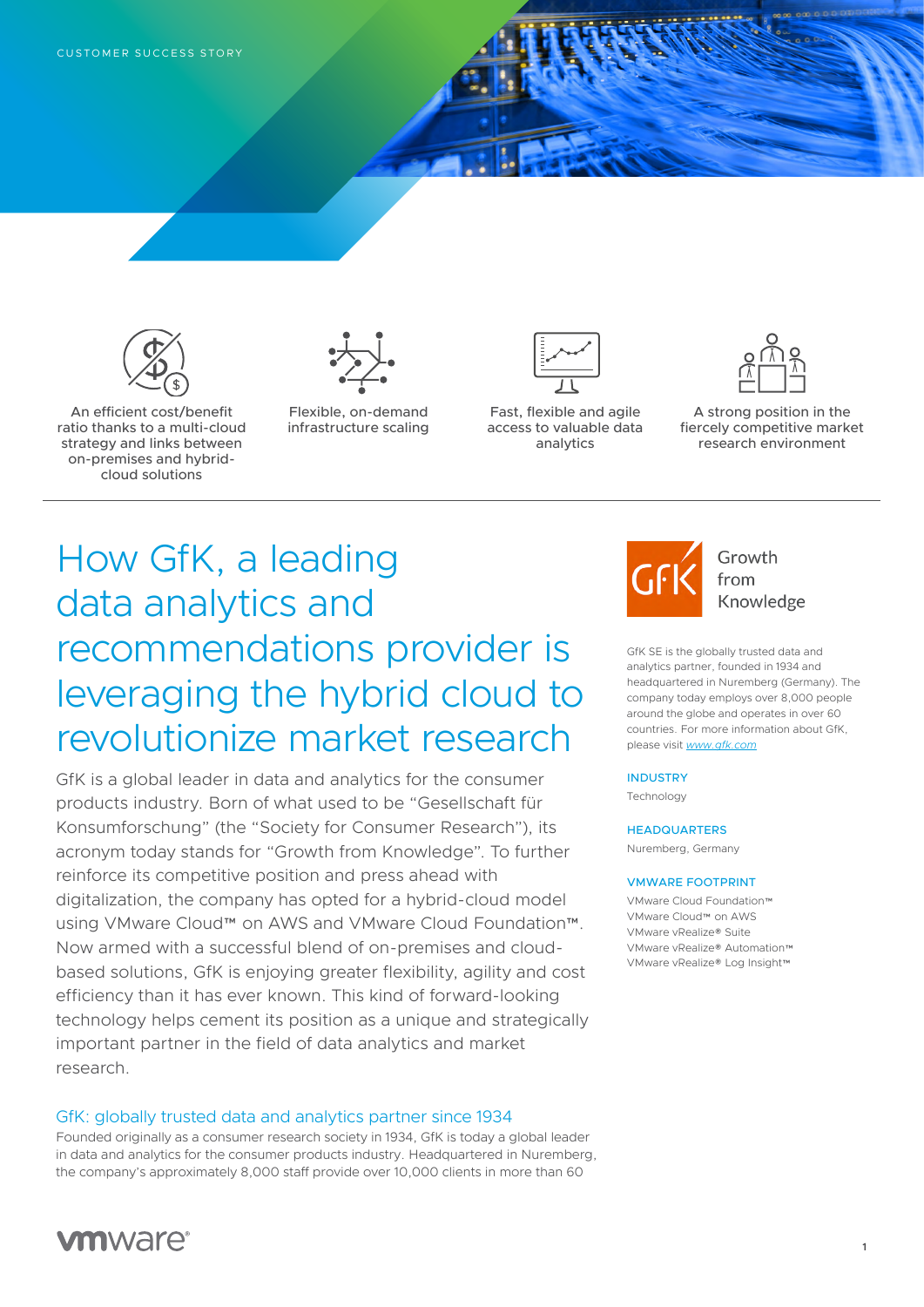countries with valuable insights into market and consumer behavior. With over 85 years of expertise, GfK stands out as a world-renowned consultant on customer satisfaction and purchasing patterns. Quality and trust are at the core of all it does. Therefore, it is only logical that GfK moves with the times. GfK is committed to developing and advancing innovative methods and measuring technologies as new drivers for its clients' day-to-day success. In 2020, for example, the company launched an AI-based platform by the name of gfknewron that delivers revolutionary insights and actionable recommendations at speed.

### Innovation – a challenge and an obligation

For over 85 years, the global leader in data and analytics GfK has been supplying its clients with optimized decision inputs. Using scientific methodologies to link data together and combining that with a wealth of experience and the company's in-house database – covering more than 15 million tracked products groups and over two million target group panels in 15 countries – GfK has become the partner of choice for numerous global players. "We supply our clients around the globe with relevant data and support them as they move toward digitalization," notes Ismar Efendic, IT Infrastructure Manager at GfK. Modern software architecture and tools are an added bonus. Programmable infrastructures such as Infrastructure as Code (IaC) are likewise gaining in importance in the industry. "We know that the right IT solution is essential if we want to give the market what it needs," Efendic says. "In this fiercely competitive market, speed is everything: Fast results and applications are tremendously important – although good quality is equally critical." GfK delivers the data that drives better business decisions. It has been growing by 20 percent per annum in terms of data volume. The biggest challenge, however, was untangling an obsolete IT system made of so many different infrastructure silos. The initial focus was on dealing with an assortment of cloud providers that drove up costs and presented an obstacle to flexible, scalable utilization. Both GfK and its clients knew that success in this market derives from the constant development of new, innovative methods and measuring technologies. To improve, reinforce and consolidate the company's positioning in this hotly contested market environment, GfK thus proposed consciously adopting a future-oriented digital strategy.

## Exacting demands for top outcomes – how a hybrid cloud solution made life easier

In its capacity as a strategic and technical partner, VMware has been walking GfK along its path through digital transformation for over a decade. "We are a demanding and singularly dynamic customer, which is why a close partnership with VMware is integral to the success of everyone involved,' Efendic explains. "After all, we promise our clients 'Growth through Knowledge' based on our technical expertise. Which means that we need to be efficient and right up to date." Four years ago, the Nuremberg-based researcher expanded its on-premises infrastructure by introducing VMware vRealize® Automation. In doing so, it laid a solid foundation for a modern infrastructure – partly with a view to ramping up IaC.

The resultant self-service hybrid-cloud environment and selfservice automation slashed the complexity of the IT landscape, putting in place an automation platform that would support development operations.

"Our overriding goal was to create the scalability and stable provisioning of a cloud infrastructure, especially for our on-premises applications," Efendic recalls. "And that is why we have continually upgraded our VMware vRealize Automation in recent years, finally to the VMware vRealize Suite." By expanding on the basis of VMware Cloud on AWS and VMware Cloud Foundation 4.0 with vRealize Cloud Management, GfK has given itself a secure infrastructure and consistent operations by efficiently operating processes, policies, people and tools in both private and public cloud environments. "One important and, above all, lucrative step involved migrating from multiple cloud providers to just a single one," Efendic goes on. Assisted by his 60-strong international core infrastructure team, the manager was able to eliminate the broad spectrum of IT infrastructure silos. The team consciously chose VMware: "We have been partners for years, and we work together to develop the best solutions for what we need," is Efendic's take. "VMware is the market leader for on-premises and hybrid-cloud solutions, so it was only logical to tackle the next project for the future together." The technical history that the market research professionals share with VMware was indeed a huge advantage: Migration to the modern VMware-based environment was launched and integrated in existing hardware simply and smoothly in April 2020.

"VMware is the market leader for on-premise and multi-cloud solutions and a strategically important partner to help GfK assert itself in the fiercely competitive market research space."

## ISMAR EFENDIC IT INFRASTRUCTURE MANAGER, GfK

Going forward, GfK's new hybrid cloud model will establish a harmonized core system complete with VMware Cloud on AWS, VMware Cloud Foundation with vRealize Cloud Management and a volume rising from an initial 500 VMs to a total of 4,000 VMs. Modernizing its data center also gives the company an efficient platform for ongoing innovation. "We are modernizing, protecting and scaling our applications with the world's leading hybrid cloud solution: VMware Cloud on AWS," Efendic affirms. "We aimed to go live by the end of 2020 and complete the whole migration by end-2021. And we are well on the way."